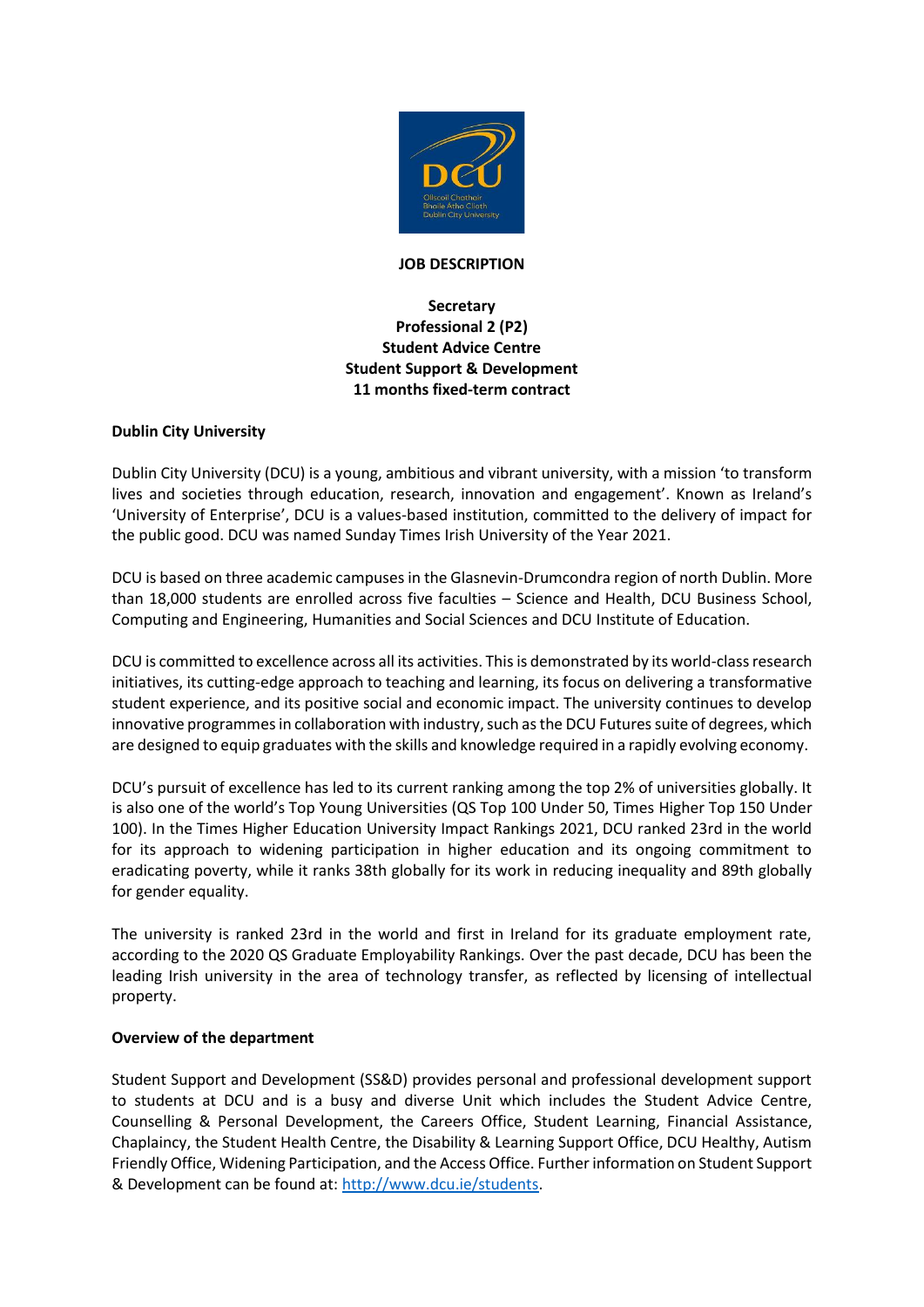## **Role Profile**

We are seeking to fill a role in the Student Advice Centre. This role is ideally suited to a candidate who thrives in a busy front office environment and has strong administrative and communication skills. The successful candidate will primarily be based in one location, but they will be required to move across any of the DCU campuses. The post holder will be responsible for frontline customer service, dealing with students and staff via email, telephone, live online chat, and walk-ins. They will work with the team in the Student Advice Centre and provide administrative assistance to senior members of staff in the Student Advice Centre, the Deputy Director and Director of Student Support & Development and designated SS&D units.

## **Duties and Responsibilities**

The duties and responsibilities of the position include, but are not restricted to, the following:

- Frontline customer service in the Student Advice Centre, dealing with student and staff enquiries and from the public via email, telephone, live online chat, and walk-in.
- Making appointments for Student Advisers and referring students to relevant colleagues in SS&D.
- Central administrative assistance for designated units of SS&D.
- Assistance in the administration of the Pathways to Success Programme.
- Upkeep of the information stands and notice boards, ensuring all information is current.
- Updating the SS&D plasma screens.
- Completing data entry using University systems, including stationary orders and accounts.
- Assistance with Orientation and other University events.
- Assistance with social media campaigns and CRM licences.
- Cross-unit partnership when relevant and required.
- General office duties including filing, stock-taking, distributing post and other documentation to colleagues, photocopying, upkeep of storeroom.
- Other duties which may arise during the daily operations of the Student Advice Centre and upon request from the Head of Unit, Director, or Deputy Director of SS&D.

### **Qualifications and Experience**

Candidates must hold a Leaving Certificate, a recognised administrative/secretarial qualification (FETAQ level 5) or equivalent and have at least three years' relevant experience in an office environment. Alternatively, candidates must hold five years' relevant experience in an office environment and a recognised administrative/secretarial qualification (FETAC level 5) or equivalent (without a Leaving Certificate).

### **In addition, the successful candidate will:**

- Have experience working in an active and busy, front office environment dealing with the public.
- Have at least 2 years' experience working in education or in a similar sector.
- Ability to work well with young people and be empathetic to the pressures experienced by students in a third level environment.
- Have experience dealing with complex queries and people presenting in distress.
- Be flexible and used to working as part of a team and, when required, independently.
- Can prioritise workload and experience providing administrative assistance to multiple roles or areas.
- Have excellent communication and interpersonal skills.